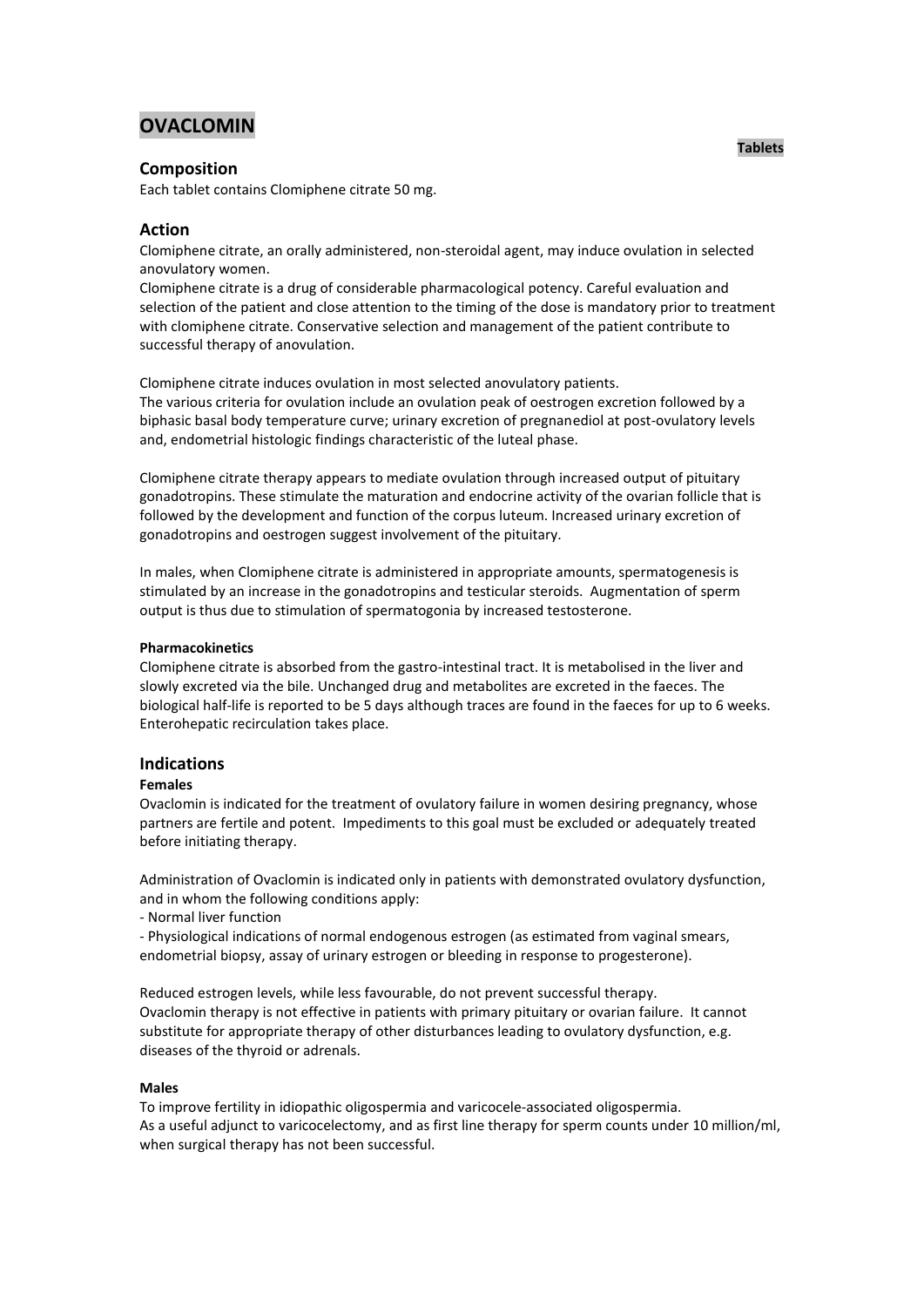Reported to be effective in men with long-standing infertility that has been refractory to previous treatments, such as exogenous injections of human chorionic gonadotropin and varicocelectomy.

Patients with pregerminal hypofertility respond to treatment with improved ejaculate and an increased rate of conception, and considered eligible candidates for long-term, low dose treatment with Ovaclomin.

Note that Ovaclomin has not been found effective in patients with primary hypofertility, germinal hypofertility and post-germinal hypofertility.

## **Contraindications**

- Pregnancy .
- Abnormal uterine bleeding.
- Male and female patients with liver disease or a history of liver dysfunction.

 Infertile males or females who have either pituitary tumours or pituitary failure with hypogonadotropic hypogonadism.

## **Warnings**

It is important that neoplastic lesions be detected before Clomiphene citrate therapy is instituted.

Although no direct effect of Clomiphene citrate therapy on the human fetus has been seen, Clomiphene citrate should not be administered in cases of suspected pregnancy, as effects on the fetus have been reported in animals. To prevent inadvertent Clomiphene citrate administration during early pregnancy, the basal body temperature should be recorded throughout all treatment cycles, and therapy should be discontinued if pregnancy is suspected. If the basal body temperature following Clomiphene citrate is biphasic and not followed by menses, the possibility of an ovarian cyst and/ or pregnancy should be excluded. The next course of therapy should be delayed until the correct diagnosis has been determined.

Patients should be warned that blurring and/or other visual symptoms might occur occasionally with Clomiphene citrate therapy. These may make activities such as driving or operating machinery more hazardous than usual, particularly under conditions of poor lighting. While their significance is not yet understood, patients experiencing any visual symptoms should discontinue treatment and undergo a complete ophthalmological evaluation.

## **Adverse Reactions**

Side effects are not prominent at the recommended dosage of Clomiphene citrate, and only infrequently interfere with treatment. Side effects tend to occur more frequently at the higher doses, and during the extended treatment courses, used in some early studies. The more common side effects include vasomotor flushes, abdominal discomfort, abnormal uterine bleeding, ovarian enlargement, breast tenderness and visual symptoms. The vasomotor symptoms resemble menopausal hot flushes, and are not usually severe. They promptly disappear after treatment is discontinued. Abdominal discomfort may resemble ovulatory (mittelschmerz) or premenstrual phenomena, or that due to ovarian enlargement. In addition, nausea and vomiting, nervousness and insomnia, headache, dizziness and light-headedness, increased urination, depression and fatigue, urticaria and allergic dermatitis, weight gain and reversible hair loss have been reported.

### **Ovarian Enlargement**

When Clomiphene citrate is administered at the recommended dosage, abnormal ovarian enlargement is infrequent, although the usual cyclic variation in ovarian size may be exaggerated. Similarly, mid-cycle ovarian pain (mittelschmerz) may be accentuated. With prolonged or higher dosage, ovarian enlargement and cyst formation (usually luteal) may occur more often, and the luteal phase of the cycle may be prolonged.

Patients with polycystic ovary disease may be unusually sensitive to Clomiphene therapy. Rare occurrences of massive ovarian enlargement have been reported, for example, in a patient with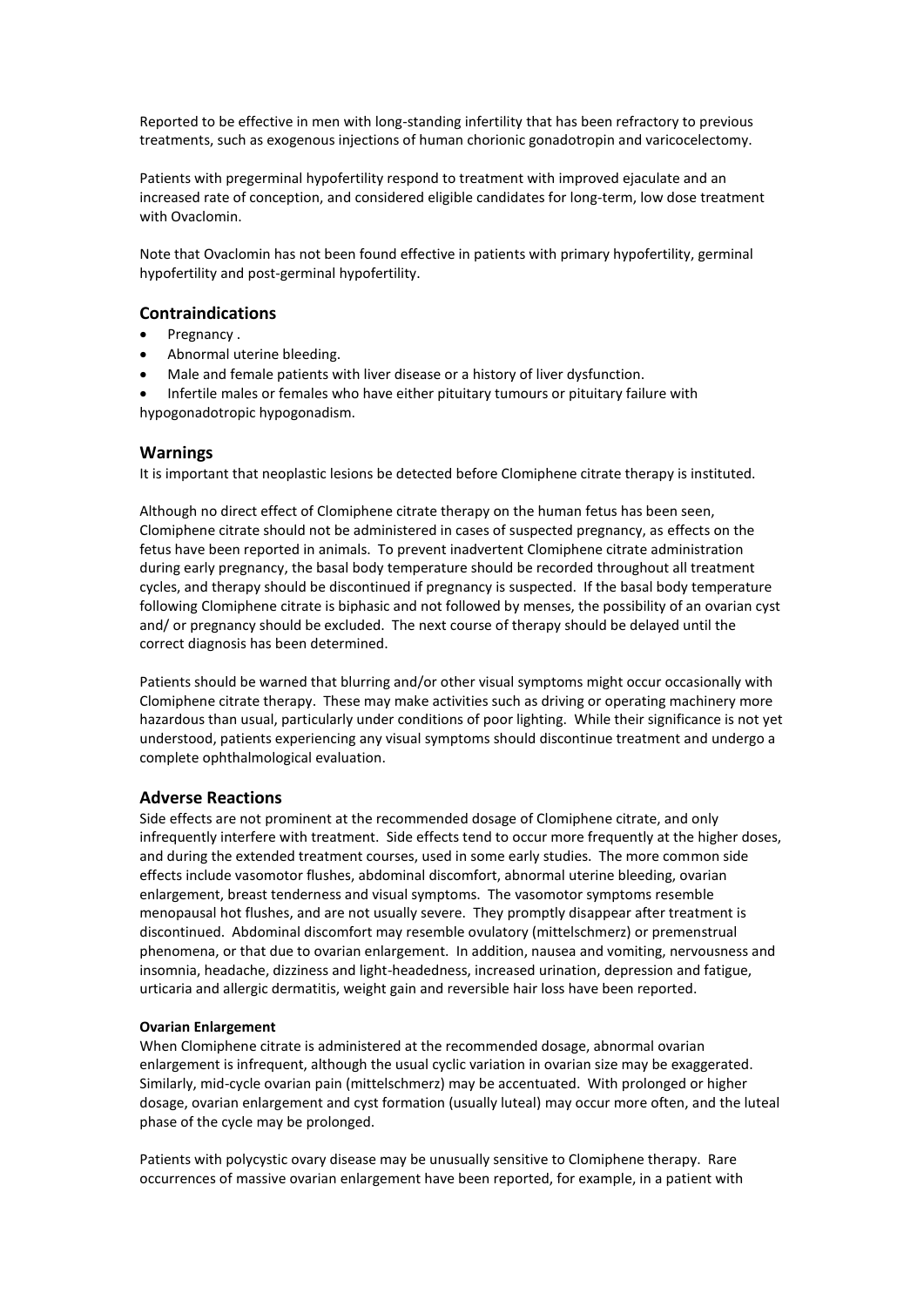polycystic ovary syndrome in whom Clomiphene citrate therapy consisted of 100 mg daily, for 14 days. Since abnormal ovarian enlargement usually regresses spontaneously, most of these patients should be treated conservatively.

## **Visual Disturbances**

The incidence of visual symptoms usually described as "blurring", spots or flashes (scintillating scotomata) correlate with increases in the total dose. The symptoms disappear within a few days or weeks after Clomiphene citrate is discontinued. This may be due to intensification and/or prolongation of after-images. Symptoms often appear first, or are accentuated, upon exposure to a more brightly lit environment. While measured visual acuity has not generally been affected, in one patient taking 200 mg daily, visual blurring developed on day 7 of treatment, progressing to severe diminution of visual acuity by day 10. No other abnormality was coincident, and the visual acuity was normal by day 3 after discontinuation of treatment.

Ophthalmologically definable scotomata and electroretinographic retinal function changes have also been reported.

## **Precautions**

## **Diagnosis Prior to Clomiphene Citrate Therapy**

Careful evaluation and diagnosis prior to Clomiphene citrate therapy should be made with regard to female candidates for Clomiphene citrate therapy. A complete pelvic examination should be performed prior to treatment, and repeated before each subsequent course.

Clomiphene citrate should not be administered to patients with an ovarian cyst, as further ovarian enlargement may result.

Since the incidence of endometrial carcinoma and ovulatory disorders increases with age, endometrial biopsy should always exclude the former as causative in such patients. If abnormal uterine bleeding is present, full diagnostic measures are necessary.

#### **Ovarian Overstimulation during Treatment with Clomiphene Citrate**

To minimize the hazards associated with occasional abnormal ovarian enlargement during Clomiphene citrate therapy, the lowest dose producing good results should be chosen. Some patients with polycystic ovary syndrome are unusually sensitive to gonadotropin, and may have an exaggerated response to usual doses of Clomiphene citrate. Maximal enlargement of the ovary, whether abnormal or physiological, does not occur until several days after discontinuation of Clomiphene citrate.

Patients complaining of pelvic pains after receiving Clomiphene citrate should be examined carefully. If enlargement of the ovary occurs, Clomiphene citrate therapy should be withheld until the ovaries have returned to pre-treatment size, and the dosage or duration of the next course should be reduced. The ovarian enlargement and cyst formation following Clomiphene citrate therapy regress spontaneously within a few days or weeks after discontinuing treatment. Therefore, unless a strong indication for laparotomy exists, such cystic enlargement should always be managed conservatively.

#### **Multiple Pregnancies**

In the reviewed publications, the incidence of multiple pregnancies was increased during those cycles in which Clomiphene citrate was administered.

Among the 1,803 pregnancies for which the outcome was reported, 90% were single and 10%, twins. Less than 1% of the reported deliveries resulted in triplets or more.

Of these multiple pregnancies, 96-99% resulted in the birth of live infants. Patients and their male partners should be advised of the frequency and potential hazards of multiple pregnancies before starting treatment.

#### **Diagnostic Interference**